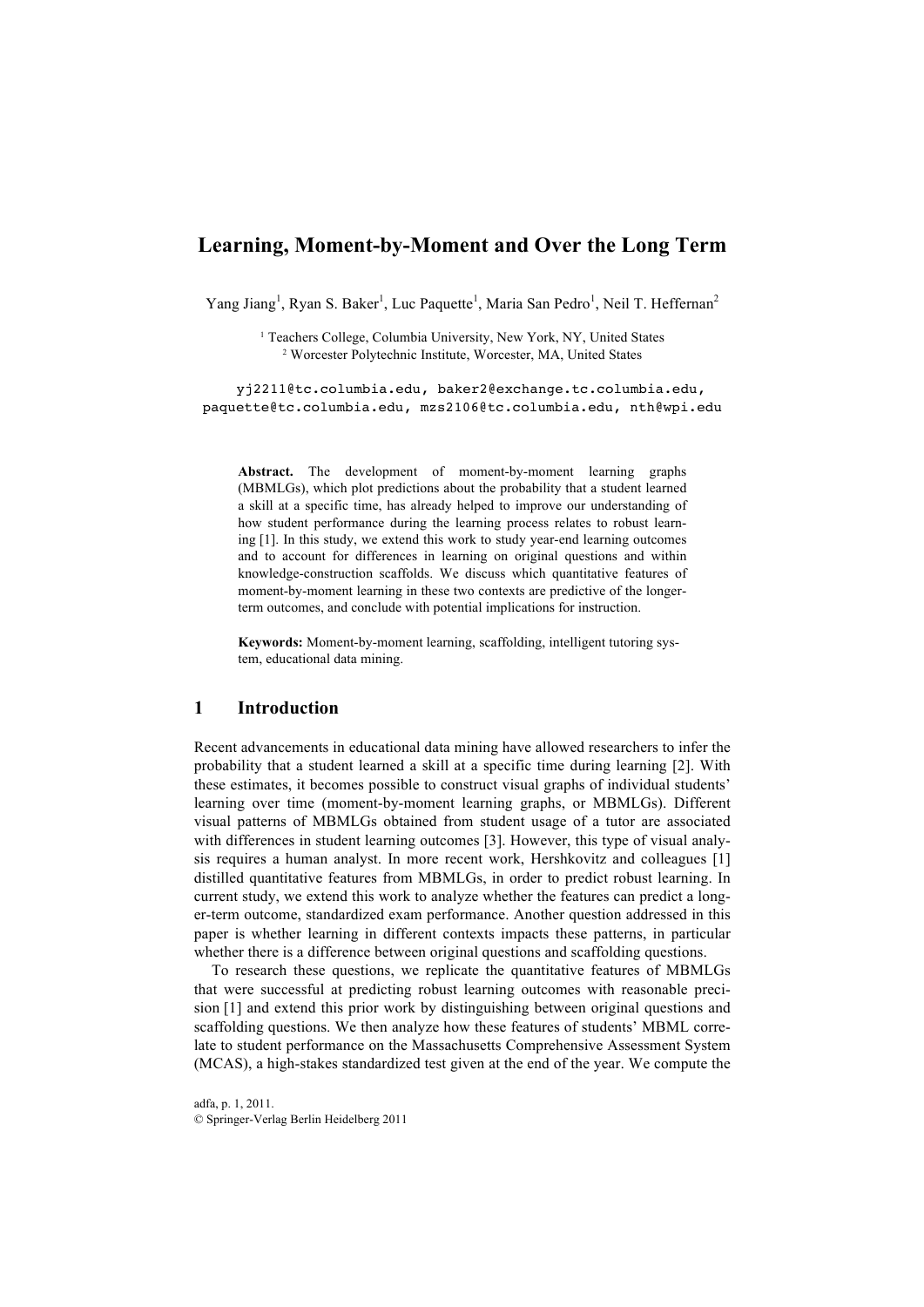correlations to outcomes for each of the features, specifically comparing the differences in correlations for original questions versus scaffolding questions.

## **2 Moment by Moment Learning Graph Features**

We study the questions within the context of ASSISTments [4], a web-based tutoring system for middle school mathematics. ASSISTments data were used to investigate the correspondence between the fine-grained quantitative attributes of the MBMLGs and student math performance on the MCAS. This was done in two stages.

First, MBMLGs were constructed using a machine-learned model of MBML, using data from 7,647 middle school students from four school districts who used ASSISTments throughout an entire school year (2004-2005 to 2008-2009). Overall, students completed a total of 2,281,808 actions (i.e., submitting an answer or requesting help) across a range of 19,991 problems within the system. Next, a discovery with models approach was used to explore the relationship between MBML and MCAS scores among a subset of 613 students in one urban district for whom MCAS scores were available. Students used ASSISTments in the classroom as preparation for the MCAS test for two hours, twice a week, throughout the 2004-2005 school year, completing a total of 97,245 actions (56,343 on original questions and 40,902 on scaffolding questions) targeting a broad range of mathematical skills.

The construction of MBMLGs is a three-step process, described in detail in [2]. First, each problem step in the data is labeled with the probability *P(J)* that the student learned that skill on that particular attempt, using data from the student's future performance. Second, a machine-learned model that predicts *P(J)* is built from a broad set of features, using data only from the student's past and present performance. Last, we integrate across predictions to construct a MBMLG for each student/skill.

Once MBMLGs were created, a feature set (see Table 1) was distilled from the quantitative characteristics of each graph. In order to account for differences between original and scaffolding questions, we computed the MBMLG features separately for the original questions (denoted *o*) and scaffolding questions (denoted *s*). For each student, MBMLG features (except *sumByLen* and *areaByLen*) were computed separately for each skill, and averaged across all skills.

**Table 1.** List of all the features distilled from the MBMLGs.

*avgMBML: Average moment-by-moment learning value in a given graph. sumMBML: Sum of moment-by-moment learning values in a given graph. graphLen: Number of steps in a MBMLG (number of problems received). area: Area under the MBMLG. peak: Height of the largest peak in the MBMLG. 2ndPeak: Height of the 2nd-largest peak in the MBMLG. 3rdPeak: Height of the 3rd-largest peak in the MBMLG. peakIndex: First index of the largest peak in the MBMLG (Index = 1 equals the first step involving the skill). 2ndPeakIndex: First index of the 2nd-largest peak in the MBMLG. 2PeakDist: Distance between the largest and the 2nd-largest peaks. 2PeakAdjDist: 2PeakDist, divided by graphLen. 2PeakDecr: Decrease [%] of magnitude from largest to 2nd-largest peak. 2PeakDist-adjDecr: 2PeakDecr divided by 2PeakDist. 3PeakDecr: Decrease [%] of magnitude from largest to 3rd-largest peak. 3PeakDist-adjDecr: 3PeakDecr divided by 3PeakDist. sumByLen: Avg. sumMBML across skills for student divided by avg. graphLen for that student. areaByLen: Avg. area for student across skills divided by average graphLen for that student.*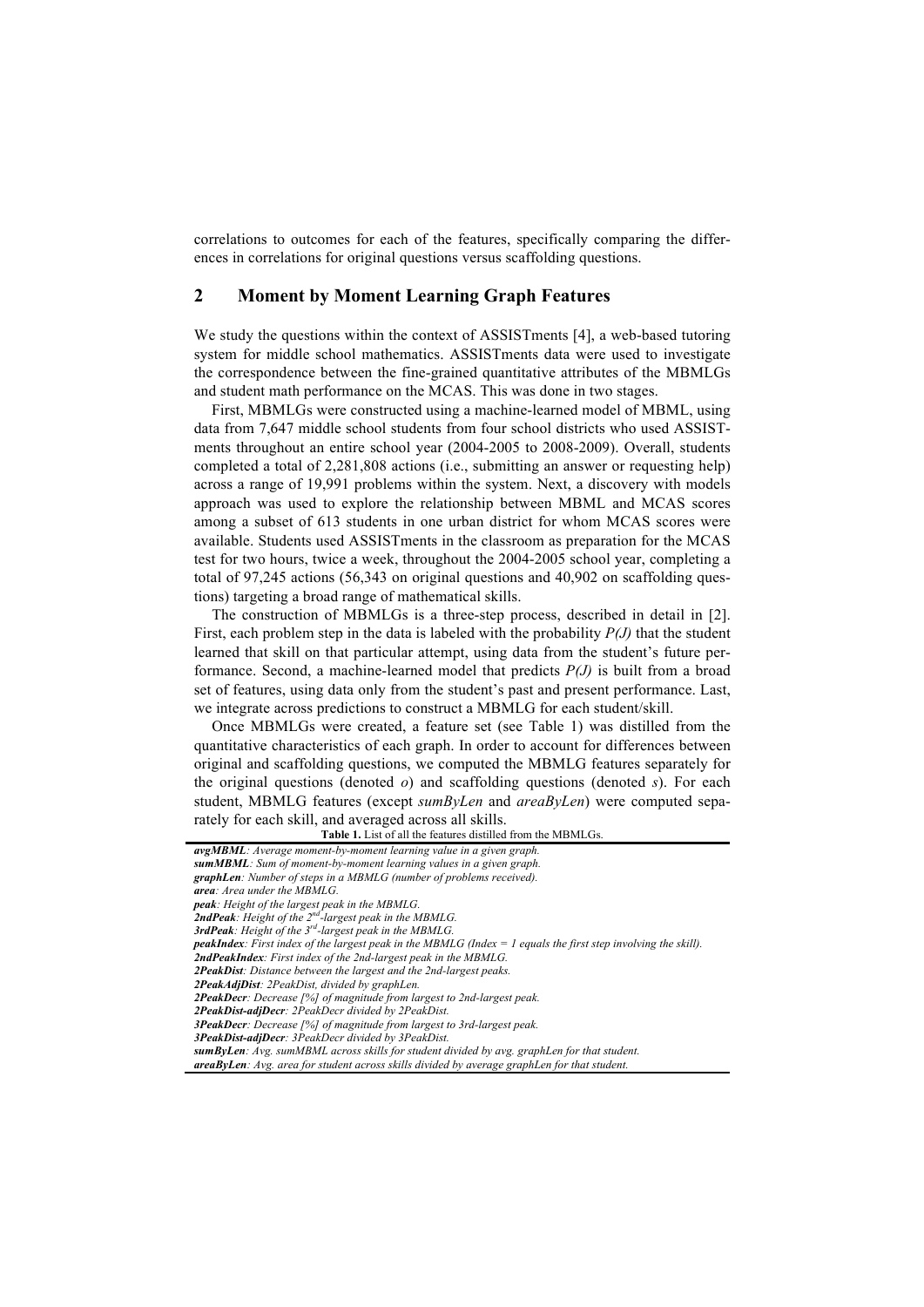## **3 The Relationships between Individual Features of the MBMLGs and Long-Term Learning Outcomes**

In this section, we explore the relationships between individual features of the MBMLGs (defined in Section 2) and student math scores on MCAS, using correlation mining and significance tests with post-hoc controls (Storey's q-value method [5]), and whether the features based on original or scaffolding questions better predicted the MCAS, using statistical tests of the difference between two correlation coefficients for correlated samples with post-hoc controls.

**Table 2.** Correlation of MBMLG features to MCAS scores.  $ρ<sub>OM</sub>$  and  $ρ<sub>SM</sub>$  denote the Spearman correlation between MCAS scores and MBMLG features for *original* and *scaffolding* questions, respectively. Correlations that are sig.<br>after controlling for false discovery ( $\alpha$ <0.05) are marked by \* avery  $(a<0.05)$  are marked by

| and complime for false discovery $(y > 0.00)$ are marked by |             |               |             |            |          |            |
|-------------------------------------------------------------|-------------|---------------|-------------|------------|----------|------------|
| Feature                                                     | $\rho_{OM}$ | $q_{OM}$      | $\rho_{SM}$ | $q_{SM}$   |          | q          |
| avgMBML                                                     | $-0.180$    | $< 0.001*$    | $-0.046$    | 0.080      | $-3.559$ | $< 0.001*$ |
| sumMBML                                                     | 0.086       | $0.012*$      | $-0.219$    | $< 0.001*$ | 7.793    | $< 0.001*$ |
| graphLen                                                    | 0.275       | $< 0.001*$    | $-0.103$    | $0.004*$   | 9.632    | $< 0.001*$ |
| area                                                        | 0.130       | $< 0.001*$    | $-0.218$    | $< 0.001*$ | 8.829    | $< 0.001*$ |
| peak                                                        | 0.031       | 0.136         | 0.082       | $0.015*$   | $-1.273$ | 0.070      |
| 2ndPeak                                                     | $-0.216$    | $< 0.001*$    | $-0.188$    | $<0.001*$  | $-0.652$ | 0.152      |
| 3rdPeak                                                     | $-0.283$    | $< 0.001*$    | $-0.263$    | $< 0.001*$ | $-0.435$ | 0.188      |
| peakIndex                                                   | 0.112       | $0.002*$      | $-0.216$    | $< 0.001*$ | 7.775    | $< 0.001*$ |
| 2ndPeakIndex                                                | 0.140       | $< 0.001*$    | $-0.090$    | $0.011*$   | 4.543    | $< 0.001*$ |
| 2PeaksDist                                                  | 0.145       | $< 0.001*$    | $-0.124$    | $0.001*$   | 5.379    | $< 0.001*$ |
| 2PeakAdjDist                                                | $-0.227$    | $\leq 0.001*$ | $-0.037$    | 0.113      | $-3.548$ | $< 0.001*$ |
| 2PeakDecr                                                   | 0.325       | $< 0.001*$    | 0.480       | $< 0.001*$ | $-3.875$ | $< 0.001*$ |
| 2PeakDist-adjDecr                                           | 0.307       | $< 0.001*$    | 0.465       | $< 0.001*$ | $-3.804$ | $< 0.001*$ |
| 3PeakDecr                                                   | 0.323       | $< 0.001*$    | 0.477       | $< 0.001*$ | $-3.630$ | $< 0.001*$ |
| 3PeakDist-adjDecr                                           | 0.150       | $< 0.001*$    | 0.381       | $< 0.001*$ | $-4.443$ | $< 0.001*$ |
| sumByLen                                                    | $-0.300$    | $< 0.001*$    | $-0.147$    | $< 0.001*$ | $-4.150$ | $< 0.001*$ |
| areaByLen                                                   | $-0.081$    | $0.015*$      | $-0.276$    | $< 0.001*$ | 4.476    | $< 0.001*$ |

Table 2 shows the Spearman's correlations  $\rho$  between individual features and MCAS scores, and their post-hoc controlled statistical significance *q*. The strongest correlations involved differences between the largest peak values during scaffolding, including *2PeakDecr(s)*, the decrease  $\lceil\% \rceil$  in magnitude from the largest to  $2^{nd}$ -largest peak on scaffolding questions  $(\rho_{SM}(585) = 0.480, q < 0.001)$ ; and *3PeakDecr (s)*, the decrease  $[%]$  in magnitude from the largest to  $3<sup>rd</sup>$ -largest peak on scaffolding questions  $(\rho_{SM}$ (546) = 0.477, *q* < 0.001). Larger differences between these values indicate "spikier" graphs where considerable learning occurs in eureka learning moment(s) [1]. A weaker version of the same pattern was found for original questions.

MCAS scores were positively correlated with *peakIndex (o)*, the index of the largest peak in the Original MBMLG ( $\rho_{OM}(612) = 0.112$ ,  $q = 0.002$ ), but negatively correlated with *peakIndex (s)*, the index of the largest peak in the Scaffolding MBMLG  $(\rho_{SM}(612) = -0.216, q \le 0.001)$ . Most likely, this difference (which was significant,  $t(609) = 7.775$ ,  $q < 0.001$ ) demonstrates the contribution that the ASSISTments scaffolding system makes to learning. If students had their highest learning late in the learning process involving original questions (possibly due to scaffolding beforehand), they did better on the exam. But for scaffolding questions, earlier moments of high learning were associated with higher MCAS scores.

Other results also confirmed the importance of the learning context. Answering more original questions in ASSISTments (*graphLen)* was associated with higher test